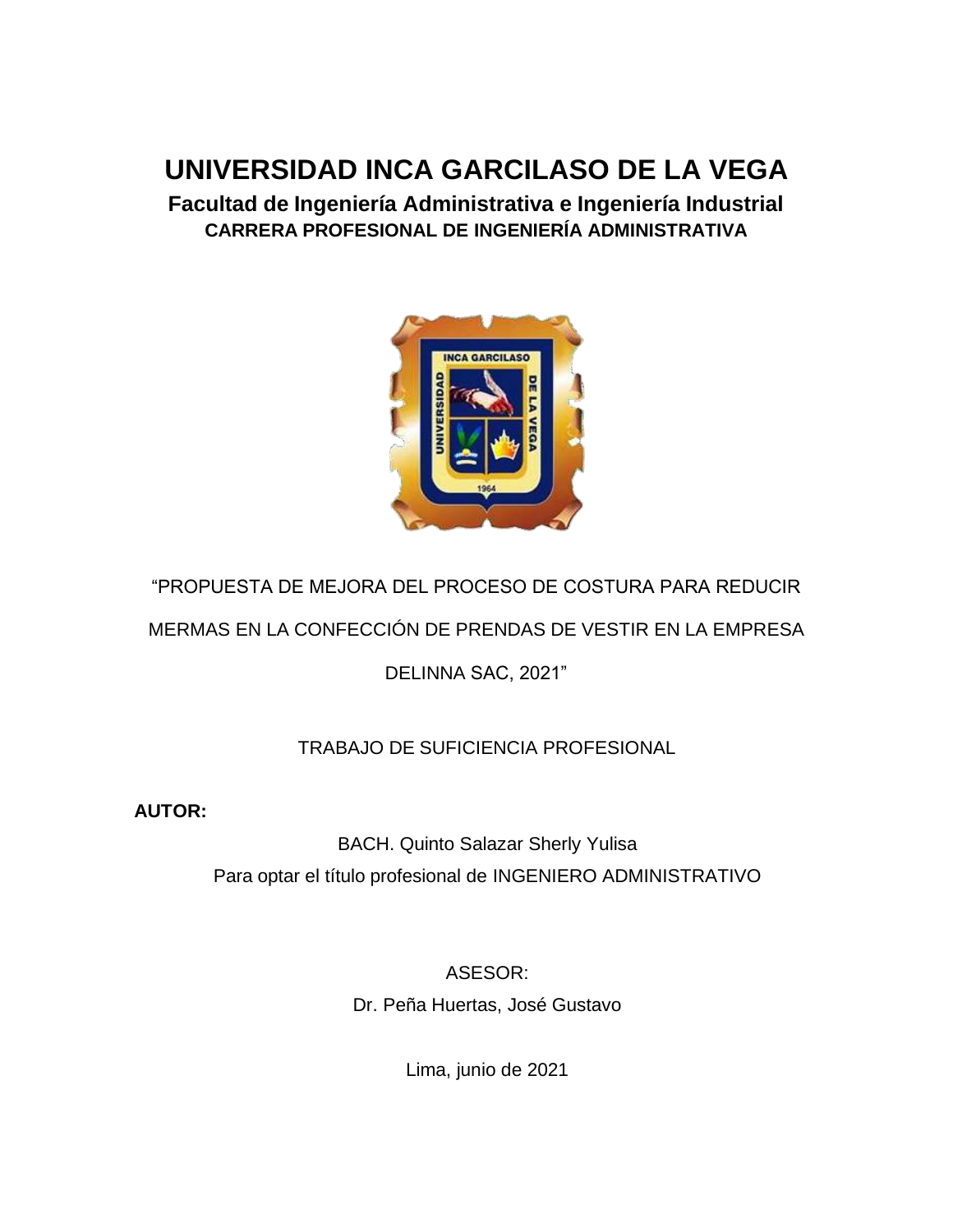#### **Resumen**

El presente trabajo de suficiencia profesional titulado "Propuesta de mejora del proceso de costura para reducir mermas en la confección de prendas de vestir en la empresa DELINNA SAC, 2021" tiene como objetivo principal reducir las mermas en el proceso de costura que presenta deficiencias. Para tal fin se diseñó una investigación de tipo aplicada y de nivel descriptivo. Se analizó todo el proceso de costura identificando los problemas que ocasionan el exceso de merma, y se determinó que la herramienta 5's eran la mejor propuesta para plantear una alternativa de solución.

Luego de la implementación de la propuesta, es decir de la aplicación de las 5 fases de la herramienta 5's, se obtuvo como resultado el 80.76% de reducción de mermas en la confección de prendas de vestir (blusas). Esto quiere decir que se han recuperado 44 prendas de vestir lo que representa un incremento de ingresos de 1,488.08 mensuales.

Asimismo, se incrementó el nivel de orden y limpieza del área de trabajo del 40.5% al 83.09%, según los propios trabajadores.

El proyecto tuvo una duración de siete semanas.

**Palabras clave**: 5's, mermas de prendas de vestir, procesos, manufactura esbelta, costura, confección.